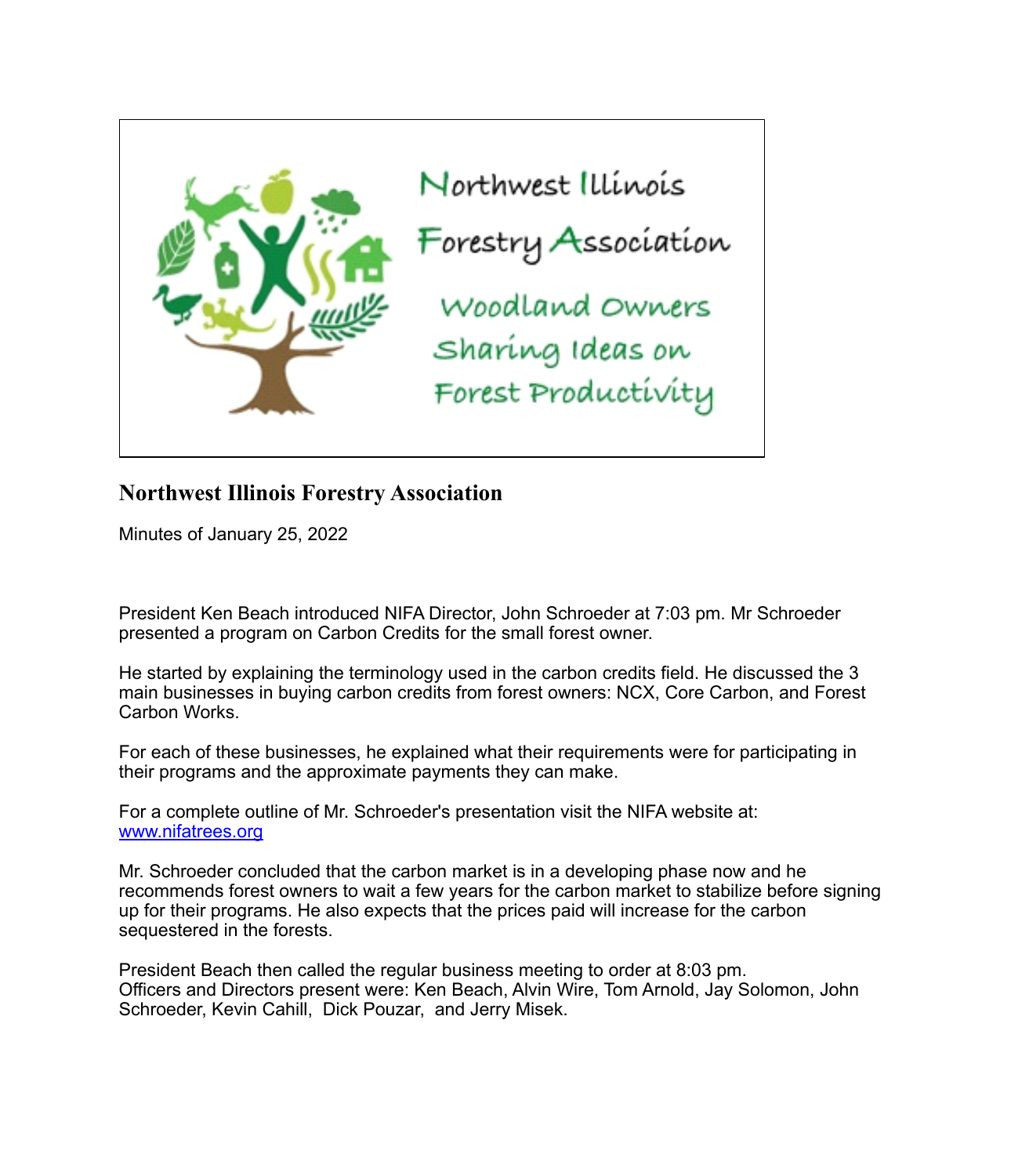President Beach then recommended adding three more items to the meeting agenda: insurance coverage, audit report, and budget review.

President Beach asked if there were any additions or corrections to the December 14th meeting minutes. Hearing none, he called for a motion to approve the minutes. John Schroeder moved to approve the minutes. Tom Arnold seconded the motion. Motion carried.

## **Treasurer's Report**

Treasurer Beach reported that the current balance in the checking account as of January 10th to be \$3,114.38. He also reported that CD 4378 has a balance of \$4,394.62 and CD 1124 has a balance of \$4,728.56. The total finances are \$12,237.56

Treasurer Beach continued with items not reflected in the above report. They were \$159.09 postage expenses and \$195.00 income from memberships with more membership payments coming in each day.

Dick Pouzar moved to approve the Treasurer's report. John Schroeder seconded the motion. The motion passed.

Treasurer Beach then presented the 2021 NIFA Treasurer's Report that shows all expenses and expenditures for the year and compares the amounts with the two previous years.( The complete report is attached to these minutes.)

Dick Pouzar moved to accept this report. Tom Arnold seconded the motion. The motion carried.

Treasurer Beach then presented the proposed budget for 2022. He explained his reasoning for the amounts in the different catagories ( The complete 2022 budget is attached to the minutes.)

Dick Pouzar moved to accept the proposed budget. Tom Arnold seconded the motion. The motion passed.

Treasurer Beach then asked if this would be the right time to discuss the audit of the NIFA finances, The group agreed that it was an appropriate time. Kevin Cahill reported that his wife, Sharon, will perform the audit at no charge to the organization. Mr. Cahill continued that she will need the monetary documentations to complete the audit. Treasurer Beach said that he would provide the information and offered to meet with Sharon Cahill to answer any questions that she may have. The audit will be completed before the next business meeting in February.

Treasurer Beach then explained that he had registered the 990N Tax form. It appears that no taxes are levied if the finances of the organization remain under \$50,000.

Tom Arnold moved that Mr. Beach be approved as the registered agent for this tax form. Dick Pouzar seconded the motion. Motion carried.

Treasurer Beach then reminded the group that he is still acting as the Treasurer, but this position needs to be filled by another person.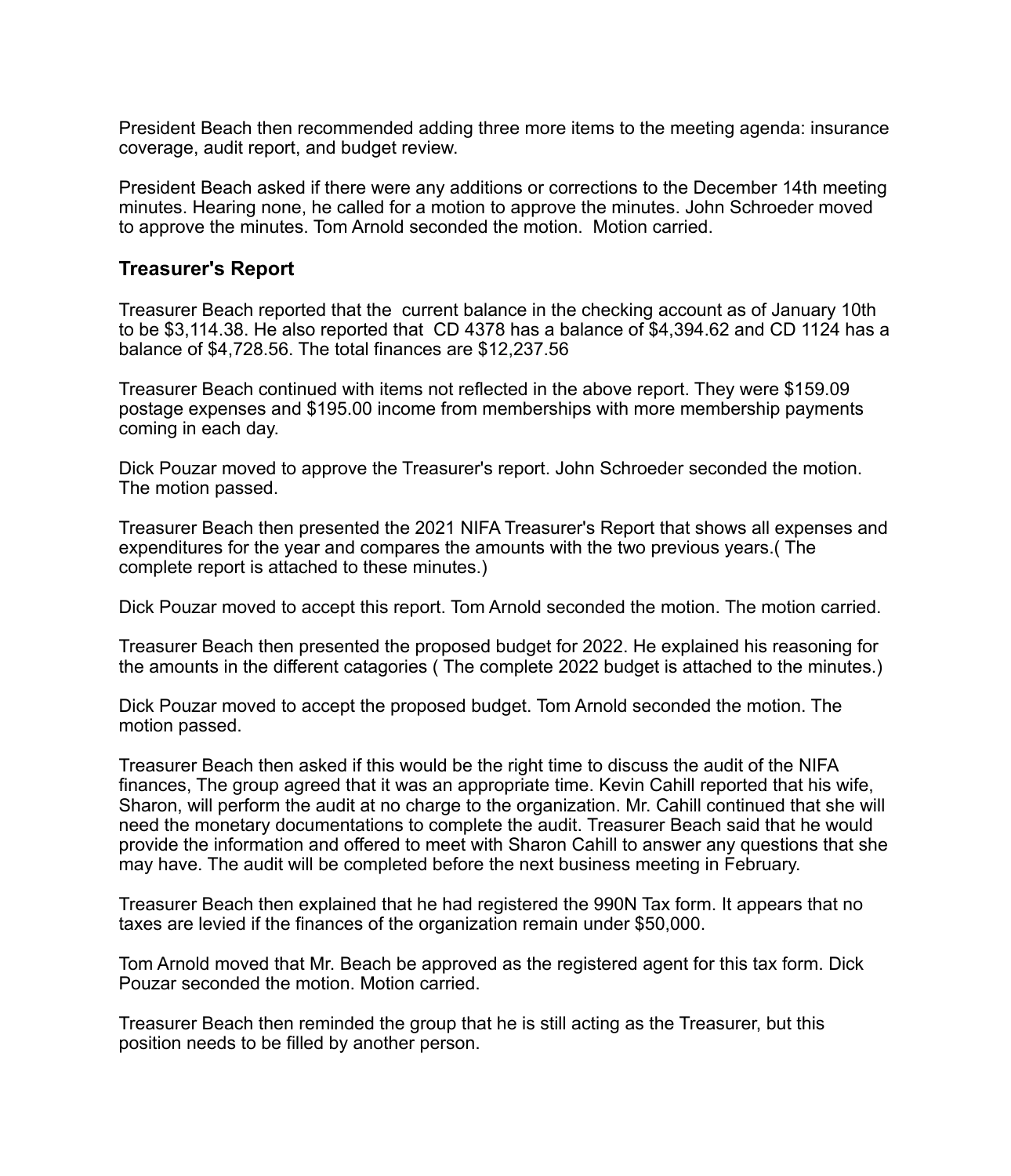# **Membership Report**

Tom Sleeter was unable to attend this meeting, but he did submit a membership report. His report showed a total of 164 members with 51 that have lapsed. There is one new member and 25 renewals.

Dick Pouzar reminded the group that those members who paid dues in 2021 are considered paid for 2022 since we waived the dues payments for 2021. So those people are not included in the present renewal numbers.

## **Old Business**

President Beach then directed the group to move on to the calendar of planned events with the member noted who is responsible for arranging the event..

January--- Business meeting with John Schroeder speaking about obtaining carbon credits for Forestry (Ken Beach)

February--- Business meeting with a speaker from the Audubon Society, Richard Binnings, discussing woodland birds (Ken Beach) This meeting will be delayed until late February.

March---Annual Dinner meeting with a featured speaker on Forest Management Plans. IDNR Forester, Paul Bane will be the speaker on March 29th. ( Tom Arnold) Since there are still concerns about the COVID, the meeting may be delayed until summer and done in an outside environment. The final decision about this will be made at the February meeting.

April--- Possible forest burn demonstration with Brad Petersburg's group (Brad Petersburg) Since the burn is weather dependent, a certain date can't be set.

May---Tree planting tour with a Consulting Forester ( either Kevin Oetken or Luke Koepp) leading the tour at his choice of a location and date. (Tom Arnold)

June---Consulting Forester (Kevin Oetken) describing Forest Management Practices at the Ken Beach property, (Tom Arnold)

July--- Tour of the John and Janie Dollinger Christmas Tree Farm on July 9th with a rain date of July 16th. (Jerry Misek)

August--- Tour of the Forest Products Labratory in Madison (Jerry Misek) The tour is possible only if the COVID restrictions are lifted by August. The Lab is not presently doing any tours.

September---Tour of the Greg Hopton Tree Farm showing recent and past tree plantings as well as forest management (Greg Hopton) This may be moved to August if the Forest Products Labratory can't do tours.